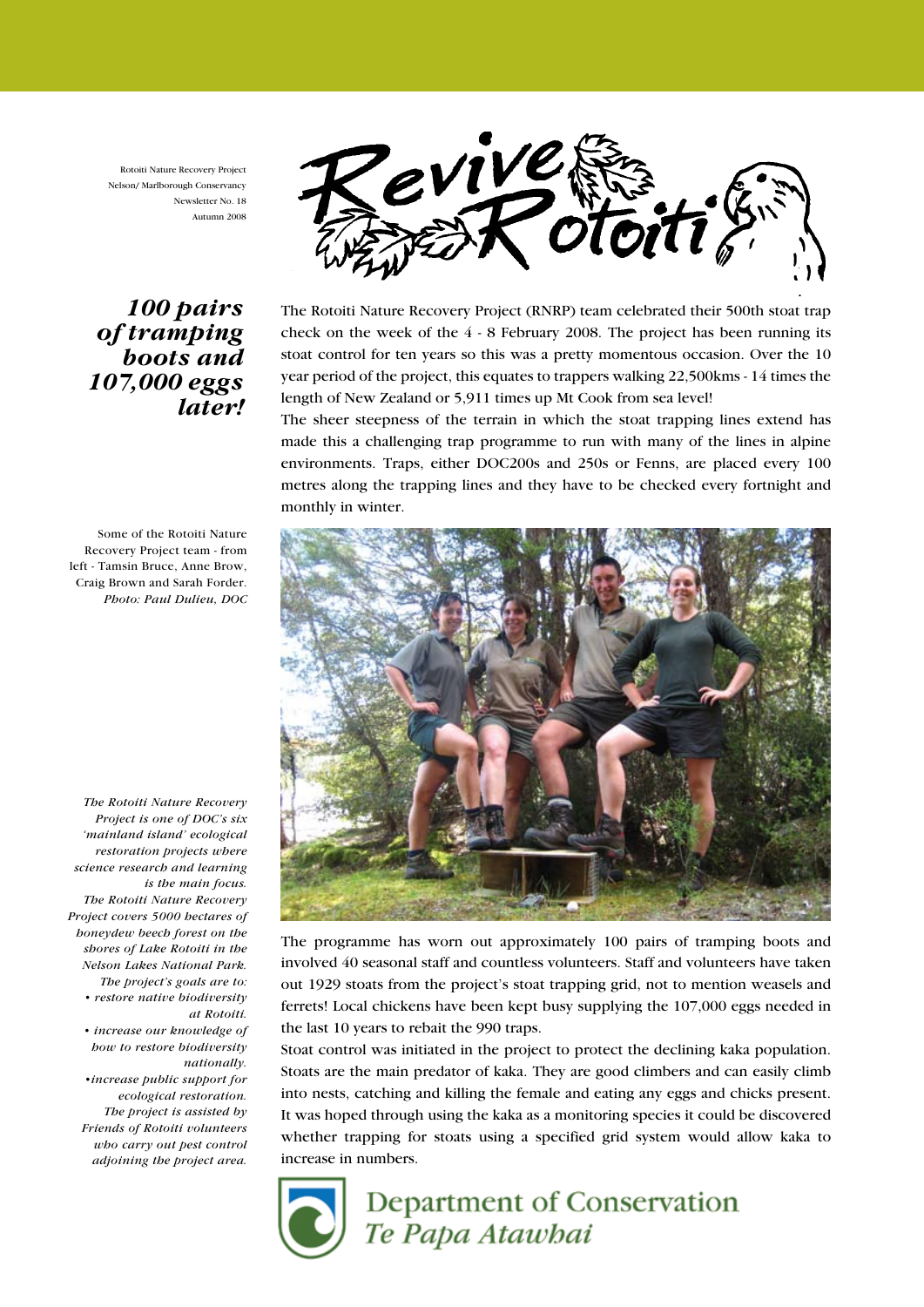

South Island kaka , Nestor meridionalis meridionalis. Photo: Lindsay Barber

The kaka monitoring programme came to an end in 2006 after the target objective was met: to monitor 30 successful kaka nesting attempts within the project. This was finally achieved over six kaka breeding seasons spanning nine years. From the 32 successful nesting attempts monitored, the project recorded a nesting success rate (chicks fledged successfully) of 63%. This compared with a nesting success rate of just 10% at a site outside the project area not protected by trapping. Inside the project area, 95% of nesting females survived compared to 20% at the comparison site. The results confirm that the current stoat control regime used in the project area would maintain and increase the kaka population.

Tracking tunnels are also used to measure the effectiveness of a pest control operation. They monitor activity levels of rodents and stoats in both the project area and at comparison sites. Up to 10 or 20 tunnels are set on lines, with each tunnel being 50 m apart. Each line is at least 1 km apart. The tunnels consist of a central sponge which is soaked with dye, with papers at either side of it. Bait is placed on the sponge to entice the animal to walk through the tunnel leaving its footprints behind. The number of tunnels tracked gives a tracking rate.

Tracking tunnel rates for stoats in the project area have been continuously maintained below the target of 5% with a mean tracking rate per line of 0 -3% for the 2007/08 year. Interestingly the tracking tunnel rates at the comparison (unprotected) site have been soaring with tracking rates at 73% in November 2007.

Today the stoat control operation protects not only kaka but kiwi as well, with at least three chicks hatched in the protected area.

The Rotoiti Nature Recovery Project team would like to thank the many permanent and seasonal DOC staff and volunteers who have dedicated time and energy into checking the 990 traps over the years in support of the project.

### Stoat captures

Stoat captures during 2004/05-2006/07 followed similar seasonal trends with stoat numbers peaking in December and dropping off in February. Stoat numbers were slow to rise over the summer months during both 2005/06 and 2007/08 however the 2005/06 season ended up peaking with over 70 stoats caught in January - our highest catch rate yet!

Revive Rotoiti is published by the Department of Conservation c/- Nelson Lakes Area Office PO Box 55, St Arnaud Ph: (03) 5211806 Fax: (03) 5211896 For more information or to subscribe, contact, Sally Leggett Email: nelsonlakesao@doc.govt.nz www.doc.govt.nz New Zealand Government



This year's stoat captures were considerably lower with the peak happening much later in the season than in previous years.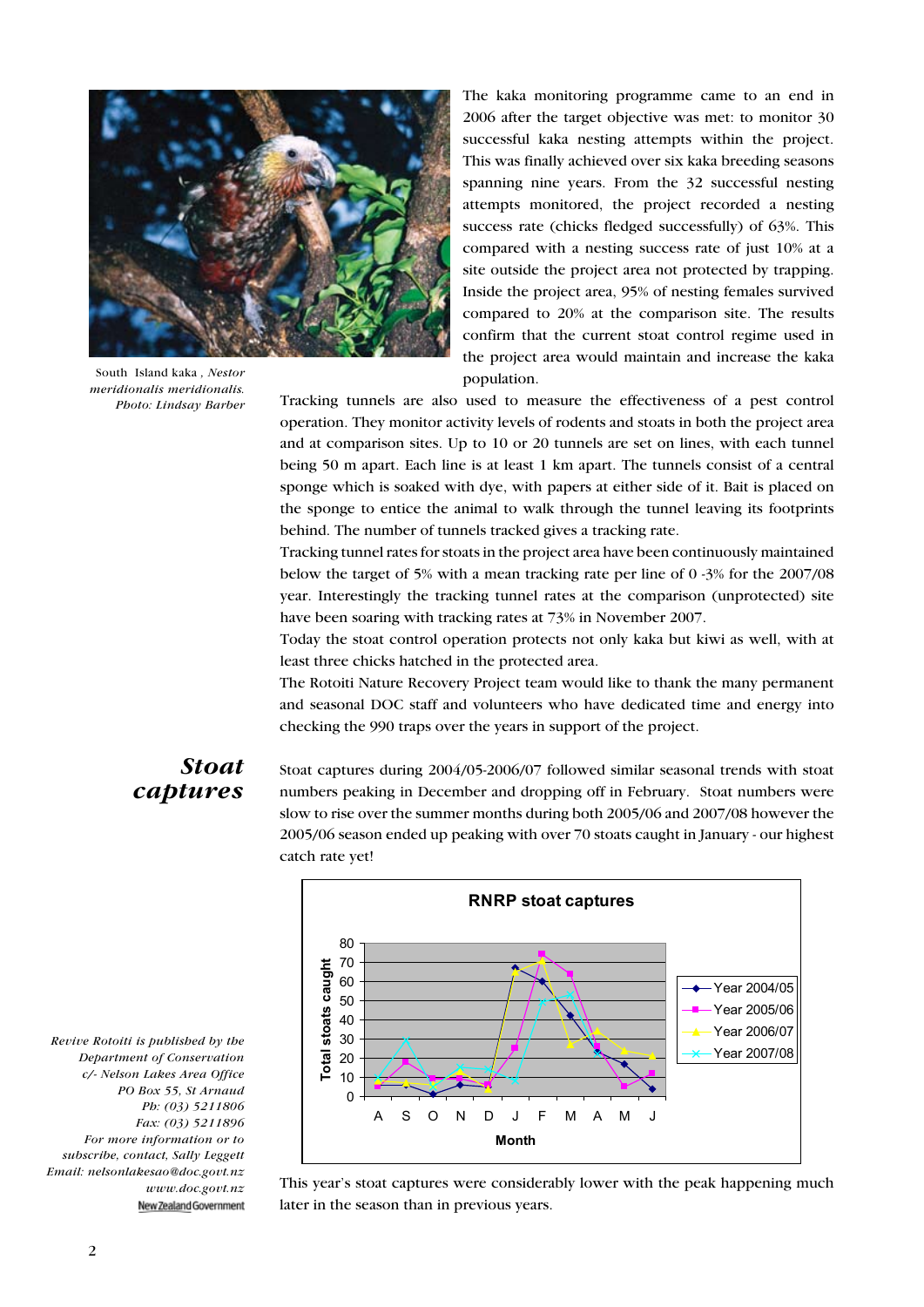Reasons for this aren't fully understood but it is likely that the Friends of Rotoiti's stoat trapping lines are helping to act as a buffer for the RNRP traps.

Since December 2007 there has been a concerted effort to get the new DOC200 and DOC250 traps out on the hill. This is the first part of a staged approach to eventually replacing all 990 Fenn traps with traps that meet DOC best practice. Helicopters were used to help begin replacing traps along the top of the St Arnaud range with DOC200s in early April. Later this year there will be a similar upgrade



Trap deployment on the top of the St Arnaud Range. Photo: Paul Dulieu, DOC

of the now 10 year old tracking tunnel system.

## Kiwi update

The oldest of the three RNRP-hatched kiwi was caught and banded during February. Miharo weighed 2.6 kg, and with a bill length of over 114 mm this kiwi is almost certainly a female. Miharo was first encountered in the winter of 2007 sheltering with Waitapu, a female adult who was moved into the project area in 2006.

The second oldest chick Rito is currently without a transmitter due to early transmitter failure, but we are hopeful that we will be able to relocate him/her either with Huxley, the kiwi dog, or by finding Rito sheltering with another bird. Although untagged, Rito is distinctive because of a pronounced downward curving bill tip.

The youngest of the three chicks, Ngahere, found in January 2007, weighed in at 1.39 kg when he/ she was recaptured in January 2008, and was still living with parents Tata and Wainui.

Telemetry monitoring tells us that there has been no change in the size of the adult population. There has been limited indication of breeding during 2007/08, however, previous years have shown that we do not always detect breeding using our relatively "hands off" approach; it is possible that chicks may be encountered with their



Anne Brow (driving boat) and Craig Brown assist Sarah Forder to track kiwi on the St Arnaud Range using telemetry. Photo: Tamsin Bruce, DOC

parents when we change the adult transmitters later in the year.

#### A broad-scale wasp control operation was undertaken in the mainland island core area and St Arnaud township on 18 February 2008, using the toxin Xstinguish (fipronil) in a chicken mince formulation that worker wasps carry back to their nests. Several days after the wasp poisoning operation there was hardly a wasp to be seen in the treatment area. Wasp control

Xstinguish has proven to be a very effective wasp control product but unfortunately continues to be unavailable "off the shelf" because of commercial issues overseas. Xstinguish can only be legally used for wasp control in an experimental context, such as in the mainland island.